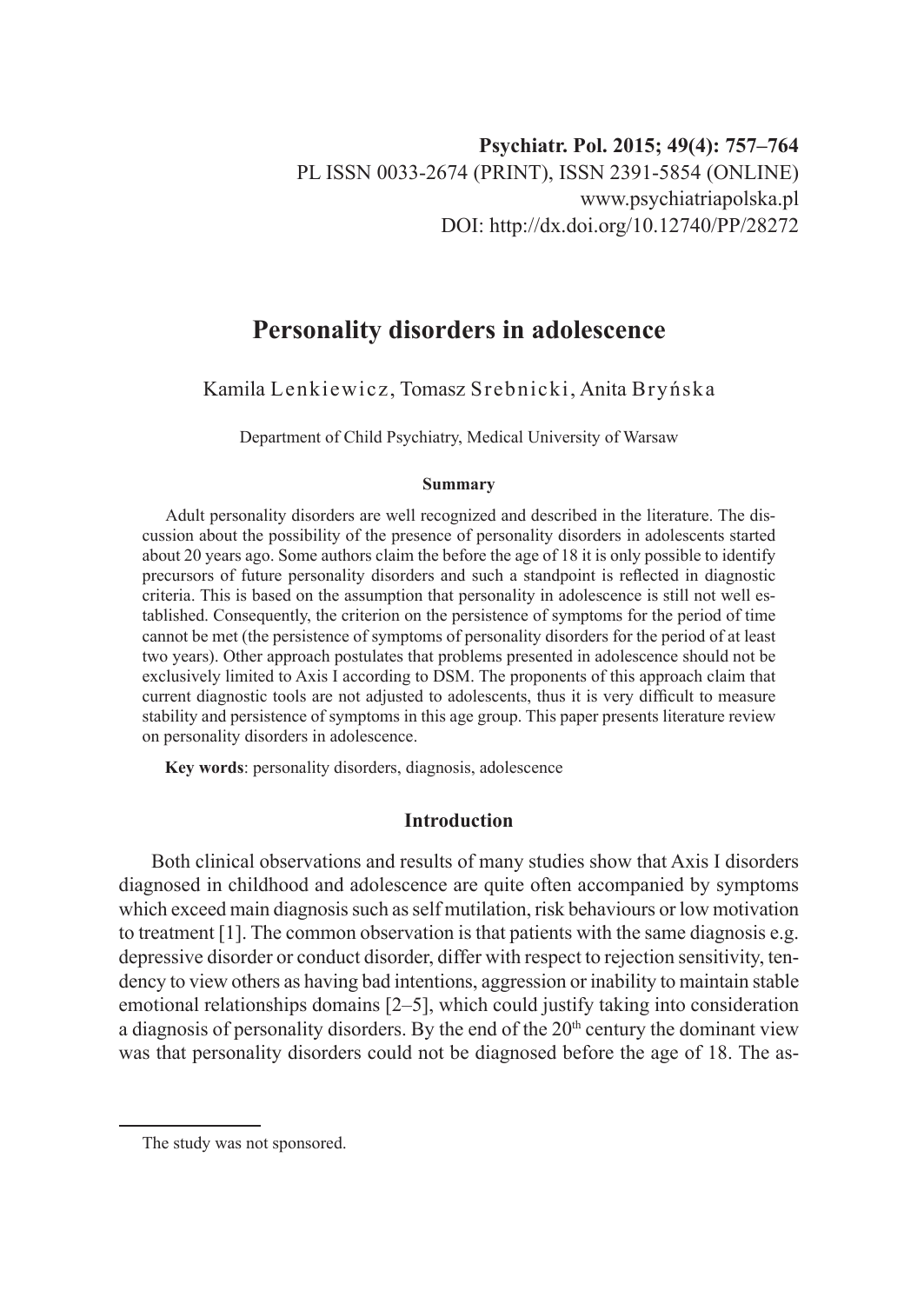sumption was that personality in adolescence continually changes towards stability at the age of 30 [6, 7]. The standpoint was reflected in ICD-10 [8] and DSM IV-TR [9] diagnostic recommendations and was more the result of the scarcity of research on personality disorders in childhood and adolescence rather than conclusions derived from empirical evidence [2]. Although the results of studies conducted in 1990s suggested the presence of traits of personality disorders in children, the main emphasis was on the lack of persistence (or changeability) [2, 10] of behaviours, attitudes or habits for the period of at least two years [6, 7, 11, 12]. It was also emphasized that the diagnosis of personality disorders in adolescence can be stigmatizing and disadvantageous. It was noticed though, that children with identical DSM Axis I diagnosis differ with respect to functioning as well as prognosis and the course of the healing process, which enforced different treatment strategies [3, 13–15]. The results of current studies show that personality disorders can be observed in children and adolescents [1, 10, 14, 16, 17]. What is more, it is claimed that antisocial personality disorders begin with conduct disorders in childhood and/or adolescence [15, 18] whereupon time stable pattern of inappropriate behaviours in children and adolescents should be treated within the framework of personality disorder [16]. In the last decade, the dominant view was that the onset of adult personality disorders should be sought in childhood [1, 11, 14, 16–19]. It is of the utmost importance that the knowledge in this field be expanded as abnormal development of personality in adolescence can be crucial for the presence and persistence of various problems e.g. with close relationships or social functioning later in life [1, 11, 14].

#### **Aim**

The goal of the article is to review current literature on personality disorders in adolescence.

# Epidemiology

The prevalence of personality disorders in children and adolescents is hard to assess due to an insufficient number of studies. According to Johnson et al. [14] and Western et al. [3] the prevalence of personality disorders in adolescence ranges between 6%–17%. Studies on adult populations show that the prevalence of personality disorders ranges between 10%–15% [1, 3]. Furthermore, Grilo et al. [20] point that DSM Cluster A (paranoid, schizoid or schizotypical) and B (antisocial, borderline, histrionic and narcissistic) personality disorders are diagnosed equally often both in adult and adolescent populations. The diagnosis of Cluster C personality disorders (obsessive compulsive, avoidant or dependent) decreased with age in patients between the ages of 9 and 27  $[14]$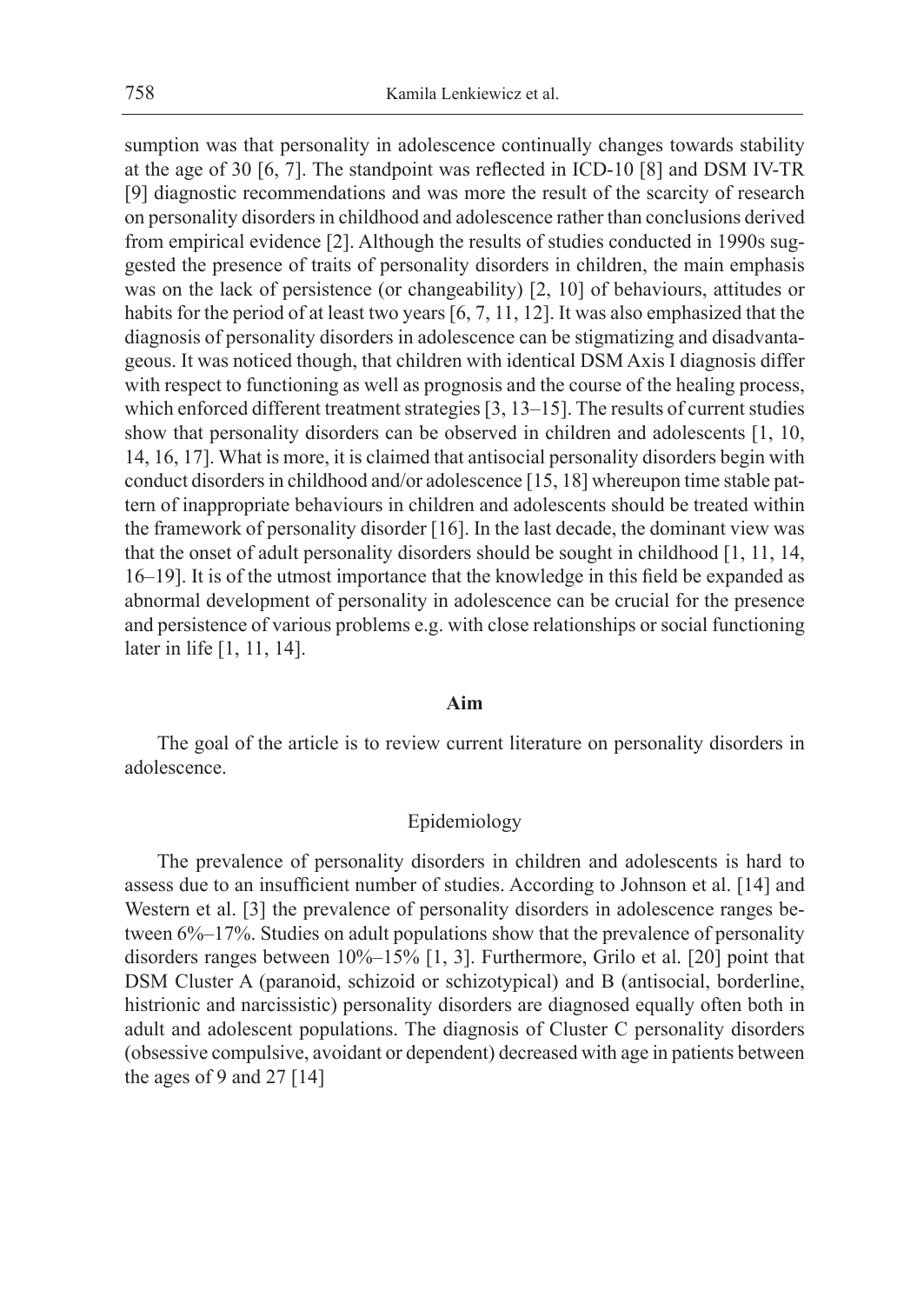#### Diagnostic criteria

Despite difficulties expressed by many authors, no diagnostic criteria have been formulated for personality disorders in adolescence to this day [2–4, 12, 14, 21]. It seems that the main argument against the diagnosis of personality disorders in adolescents, about lack of stability and persistence of symptoms in time, is not very well supported by the results of empirical studies [1–4, 6, 14, 16, 17, 21]. Moreover, the results of current studies show that personality traits continue to change throughout adulthood, but only modestly after the age of 50 and not 30, as it was thought before. The greatest changeability of personality is observed in adulthood, not in adolescence [6]. The research on stability of symptoms of personality disorders in adolescence have revealed correlations between 0.4 and 0.6 with similar results observed in studies on adults [1, 14, 16]: Cluster A  $r = 0.5$  for ages 13–16,  $r = 0.49$  for ages 16–22 and  $r = 0.56$  for ages 22–33; Cluster B  $r = 0.65$  for ages 14–16,  $r = 0.50$  for ages 16–22 r, after exclusion of antisocial personality disorder  $r = 0.55$  for ages 22–23.; Cluster C  $r = 0.48$  for ages 13–16. and  $r = 0.42$  for ages 16–22.

The diagnostic criteria currently used in studies on abnormal development of personality in adolescence are based on DSM criteria for adults [3, 4]. According to many authors it is not an optimal solution. Firstly, false negative or positive diagnosis are possible if behaviours, attitudes and traits characteristic of adolescence are not taken into consideration [2, 3, 5, 17]. Secondly, dichotomous character of DSM criteria makes it impossible to reflect time changeability of problems specific for developmental age. Additionally, the overlap of Axis I and II symptoms in children and adolescents makes differential diagnosis more challenging (e.g. depressive episode in the course of personality disorders) [2, 11, 20].

Alternative Model of Personality Disorders introduced in DSM-5 [15, 22] is attempted to define structured multidimensional definition of personality disorders which incorporates Five Factorial Model of Personality (FFM) [23] (extroversion vs. introversion, emotional stability vs. neuroticism, openness to experience, agreeableness vs. antagonism and conscientiousness vs. disorientation) as well as functioning of an individual in domains of identity, empathy, intimacy and autonomy [15, 22, 23, 24]. Multidimensional understanding of personality structure makes diagnostic process more flexible and sensitive as it enables to identify personality patterns which intensity impedes functioning of an individual but still below diagnostic threshold for personality disorders. (e.g. rejection sensitivity or deeply rooted avoidance strategies)

Both DSM-5 [22] and DSM-IV [9] define personality disorders as an enduring and inflexible pattern of long duration that lead to significant distress or impairment that are not due to use of substances or another medical condition. DSM-IV [9] criteria focused mainly on the assessment of an individual in cognitive and interpersonal domains whereas DSM-5 [22] addresses also psychodynamic (related to identity, autonomy and self-determination) and biological domains. It can be concluded that the newest version of American Psychiatric Association classification is a step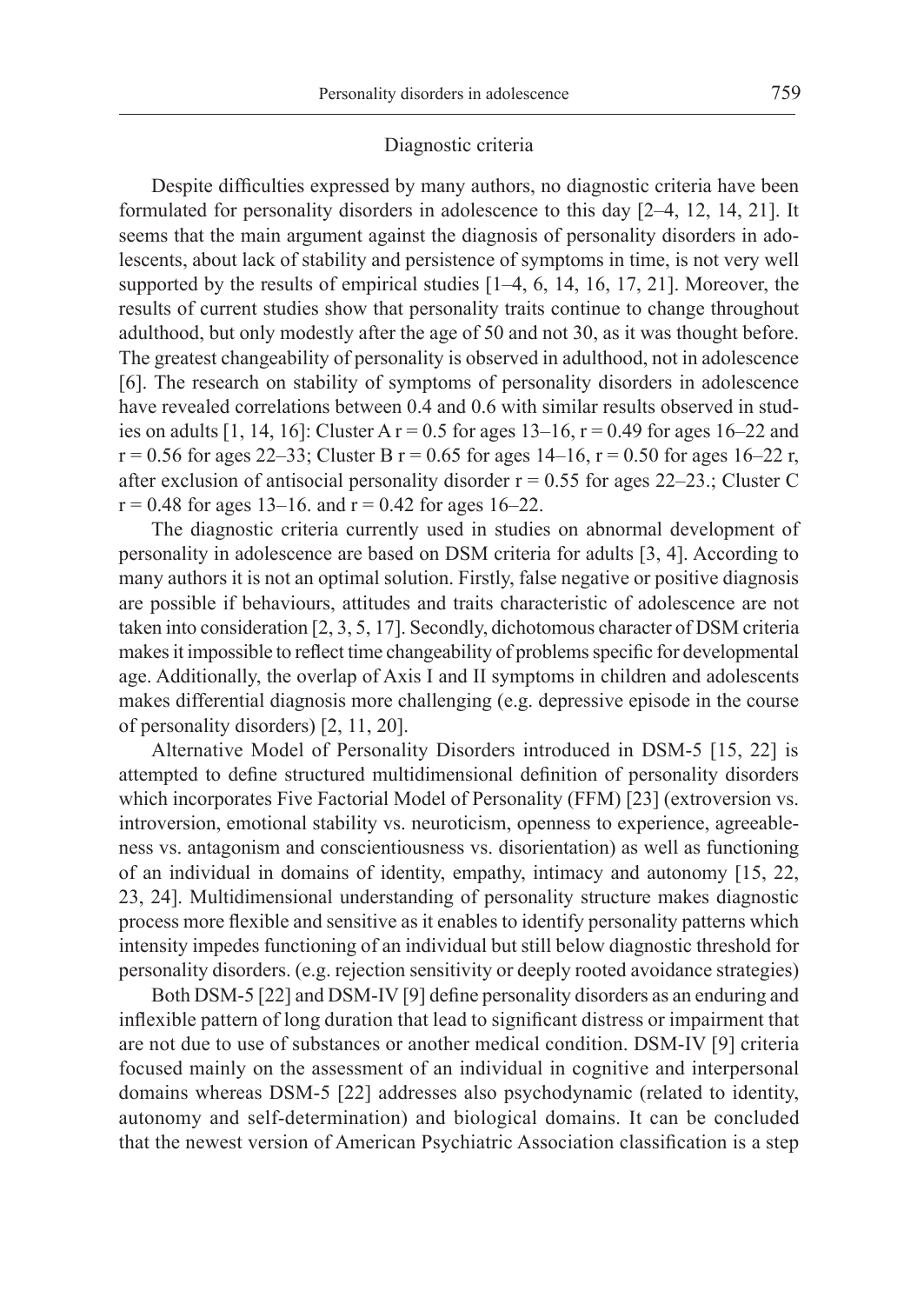towards multi context understanding of dysfunction of an individual regardless of age. The results of studies on temperament and personality traits in children and adolescents [25, 26] validate Five Factorial Model thus making DSM-5 [22] criteria applicable in the diagnosis of personality disorders in adolescents. Although DSM-5 Alternative Model of Personality Disorders is based on theoretical model which makes it useful in adolescents [27], it has not taken into account age-specific patterns of functioning. In conclusion, diagnostic criteria for personality disorders in adolescents still await better structuring as well as development of age specific diagnostic tools [2, 3, 21].

# Clinical picture of personality disorders in adolescence

The number of data on clinical picture of personality disorders in childhood and adolescence is limited. The available results suggest that the character of personality disorders in childhood and adolescence is almost analogous to adult population [3]. The results of studies on borderline personality in adolescence confirm this assumption [4, 28]. Activation of hostile emotions in stressful situations, emotional liability, frequent experience of internal emptiness and loneliness, tendency for engagement in intensive and unstable interpersonal relationships, external attribution accompanied by attribution of hostile and harming intentions to others, auto-destructive behaviours (e.g. self-injury) are observed both in adolescents and adults with borderline personality [3, 12, 29]. The clinical picture of personality disorders in adolescence from 14 years of age is convergent with adults whereas in childhood the clinical picture of still-forming borderline personality may suggest the presence of a psychotic disorder [2, 29]. Some authors emphasize that the emergence of traits of borderline personality disorders in adolescence increases the risk of future adaptation problems, aggressive and suicidal behaviours, conflict with the law as well as promiscuity [1, 14].

The specificity of developmental age must always be taken into account in the analysis of symptoms classified to inappropriate development of personality. Some behaviours associated with normal separation and individuation process may be confused with inappropriate development of personality. The risk of false positive diagnosis increases if developmental patterns are not taken into account. In the study conducted by Westen et al. [3] the prevalence of antisocial and avoidant diagnoses in adolescents was higher than in adults. The authors explain that the results could reflect the characteristics of the sample but also be a reflection of symptoms and traits which are directly linked to maturation process.

# Risk factors for personality disorders

The data on risk factors for personality disorders are available mainly from studies on adult populations. It can be assumed that most important risk factors in early childhood include: social isolation, poor health condition and behavioural problems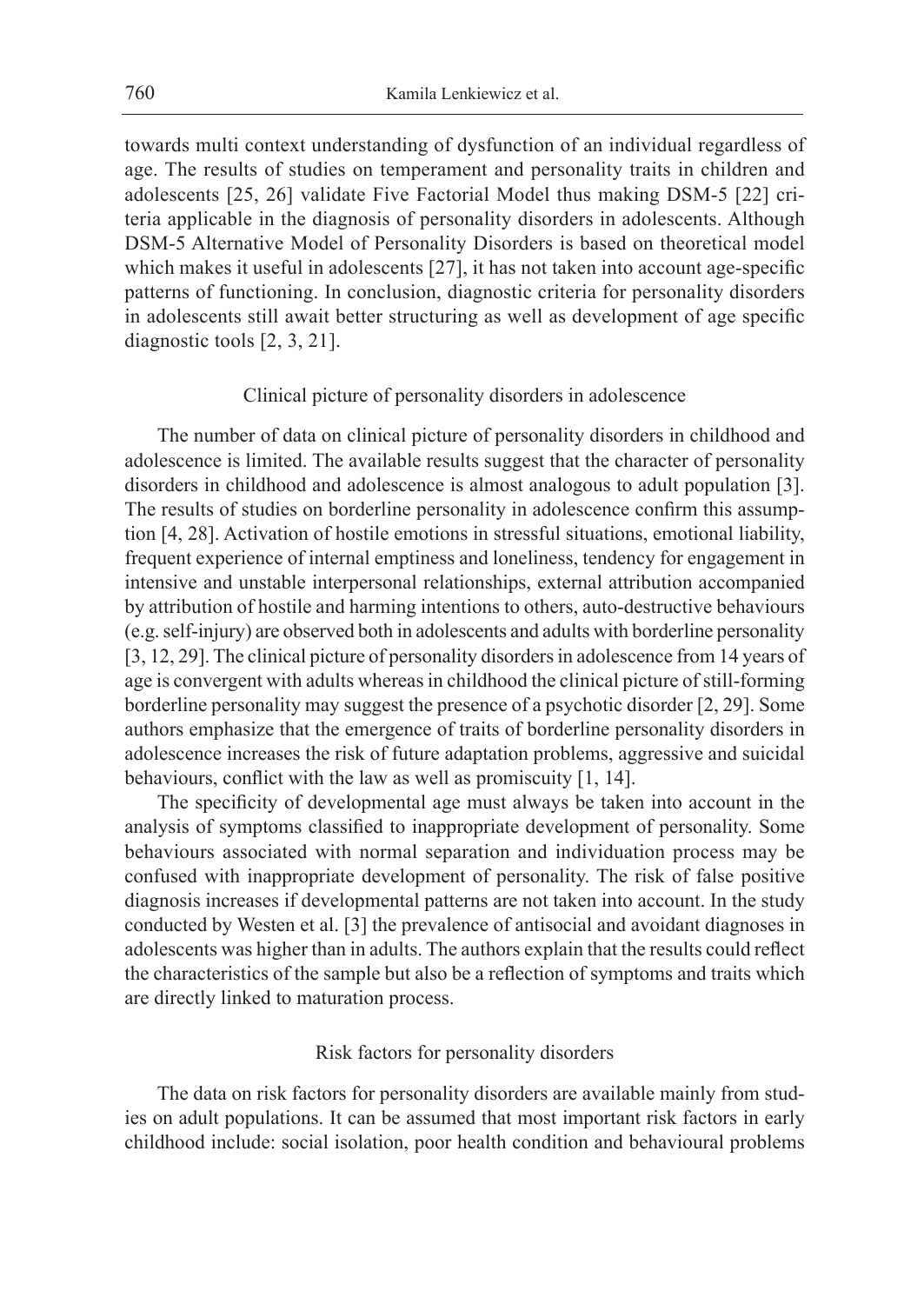(e.g. strong negativism), in adolescence: low social competence, introversion, high emotionality. Risk factors independent of age include: sexual, emotional and physical abuse and maladaptive parenting which can provoke or sustain inappropriate behaviours [16]. The following risk factors are considered extremely important in the development of Cluster B personality disorders: rejection, emotional instability, incoherence and unpredictability of mother's behaviour and sexual abuse [1, 3, 4, 16]. Risk factors for the development of Cluster C (avoidant, dependent and obsessive compulsive) personality disorders include physical and emotional abuse [16].

The presence of Axis I disorders is also considered a risk factor for personality disorders. The majority of studies on comorbidity of Axis I and Axis II disorders has been performed on adult populations [3]. Girlo and Bernstein's [1] study on adolescents showed that the risk of Axis II diagnosis in adulthood is correlated with Axis I diagnosis in childhood. It seems that in adolescence the risk is correlated with the diagnosis of depressive, anxiety and conduct disorders with respect to all Clusters of personality disorders according to DSM [10, 16, 30] although some authors also point to the role of eating disorders and substance abuse [2]. Mood disorders, including depressive disorders correlated with six-fold increase in risk of Cluster B personality disorders in adolescence and eight-fold increase in Cluster C. Anxiety disorders were correlated with five-fold increase in risk for Cluster A and four-fold increase in risk for Cluster B. Adolescent conduct disorders were associated with four-fold increase in risk for all DSM clusters [10, 16, 31].

In adolescents with Cluster A personality disorders, 20% were also diagnosed with depressive disorders, 25% with anxiety disorders and 35% with destructive behaviours, while the latter were also associated with six-fold increase in risk of abnormal personality patterns in adulthood [10]. The presence of anxiety disorders in adolescence increased the risk of the diagnosis of paranoid personality disorders in early adulthood. Another observation was that sexual abuse was also a risk factor for Cluster A personality disorders. On the other hand, the presence of Cluster A personality disorders in adolescence increases the risk of mood and anxiety disorders and destructive behaviours in early adulthood [16]. In adolescents with Cluster B personality disorders, 28% were diagnosed with depressive disorders, 37% with anxiety disorders and 47% with conduct disorders [10]. Borderline personality disorder was more often diagnosed in patients with eating disorders and substance abuse [12]. A relationship has also been observed between the above mentioned disorders, bipolar depression, schizophrenia spectrum disorders and other Cluster B (antisocial, narcissistic, histrionic) personality disorders [4, 16]. Sexual abuse increased the risk of Cluster B personality disorders. On the other hand, sexual abuse in childhood and adolescence correlated with increased anxiety, depressive disorders and destructive behaviours in adolescence and early adulthood [16]. Physical neglect was also a risk factor for the development of borderline or narcissistic personality disorders [14]. Depressive disorders, destructive behaviours and anxiety disorders, (social phobia in particular) were observed in Cluster C personality disorder patients (23%, 34% and 51% respectively) [16].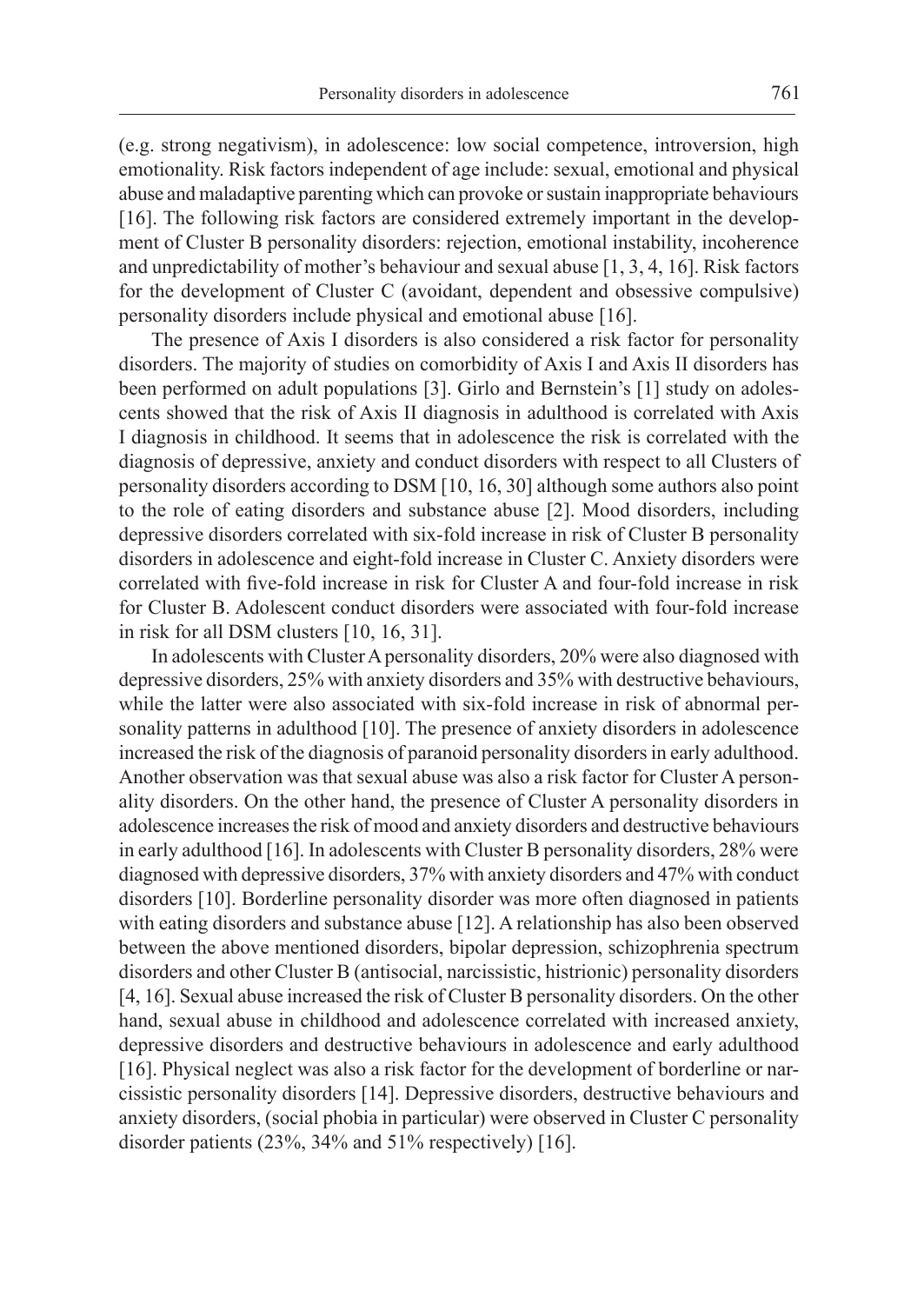# **Recapitulation**

Studies on personality disorders in childhood and adolescence should resolve whether such diagnoses in children and adolescents are justified and aim to discover mechanisms leading to the development of normative and pathological personality [12, 16]. The number of studies is limited and the great majority of available research are retrospective studies on adults with the diagnosis of personality disorder [2–4, 10, 14, 16]. Therefore, the generalization of results on young population is limited. The increase of awareness among psychologists and psychiatrists followed by the change of type and range of interventions is of the utmost importance. The identification of risk factors should foster the development of prevention strategies. Axis I diagnosis expanded by Axis II may promote more complex interventions addressed to families and family members. Well tailored psychotherapeutic interventions may shorten hospitalization time and lower the costs of in-patient treatment. Adequate treatment in patients with inappropriately developing personality may decrease the prevalence of personality disorders in adulthood.

# **References**

- 1. Shiner RL. *The development of personality disorders: Perspectives from normal personality development in childhood and adolescence*. Dev. Psychopathol. 2009; 21: 715–734.
- 2. Westen D, Shedler J. *A prototype matching approach to diagnosing personality disorders: toward DSM-V*. J. Pers. Disord. 2000; 14: 109–126.
- 3. Westen D, Shedler J, Durrett C, Glass S, Martens A. *Personality diagnoses in adolescence: DSM-IV axis II diagnoses and an empirically derived alternative*. Am. J. Psychiatry 2003; 160: 952–966
- 4. Ludolph PS, Westen D, Misle B, Jackson A, Wixom J, Wiss FC. *The borderline diagnosis in adolescents: symptoms and developmental history*. Psychiatry 1990; 147: 470–476.
- 5. Westen D, Arkowitz-Westen LP. *Limitations of axis II in diagnosing personality pathology in clinical practice*. Am. J. Psychiatry 1998; 155: 1767–1771.
- 6. Caspi A, Roberts BW, Shiner RL. *Personality development: stability and change*. Ann. Rev. Psychol. 2005; 56: 453–484.
- 7. Westen D, Chang C. *Personality pathology in adolescence: A review*. Adolesc. Psychiatry 2005; 25: 61–100.
- 8. World Health Organization. *The ICD-10 classification of mental and behavioral disorders. Diagnostic criteria for research*. Geneva: World Health Organization; 1993.
- 9. American Psychiatric Association. *Diagnostic and statistical manual of mental disorders*. Fourth edition, text revision. Washington, DC: American Psychiatric Association; 2000.
- 10. Kasen S, Cohen P, Skodol AE, Johnson JG, Brook JS. *Influence of child and adolescent psychiatric disorders on young adult personality disorder*. Am. J. Psychiatry 1999; 156: 1529–1535.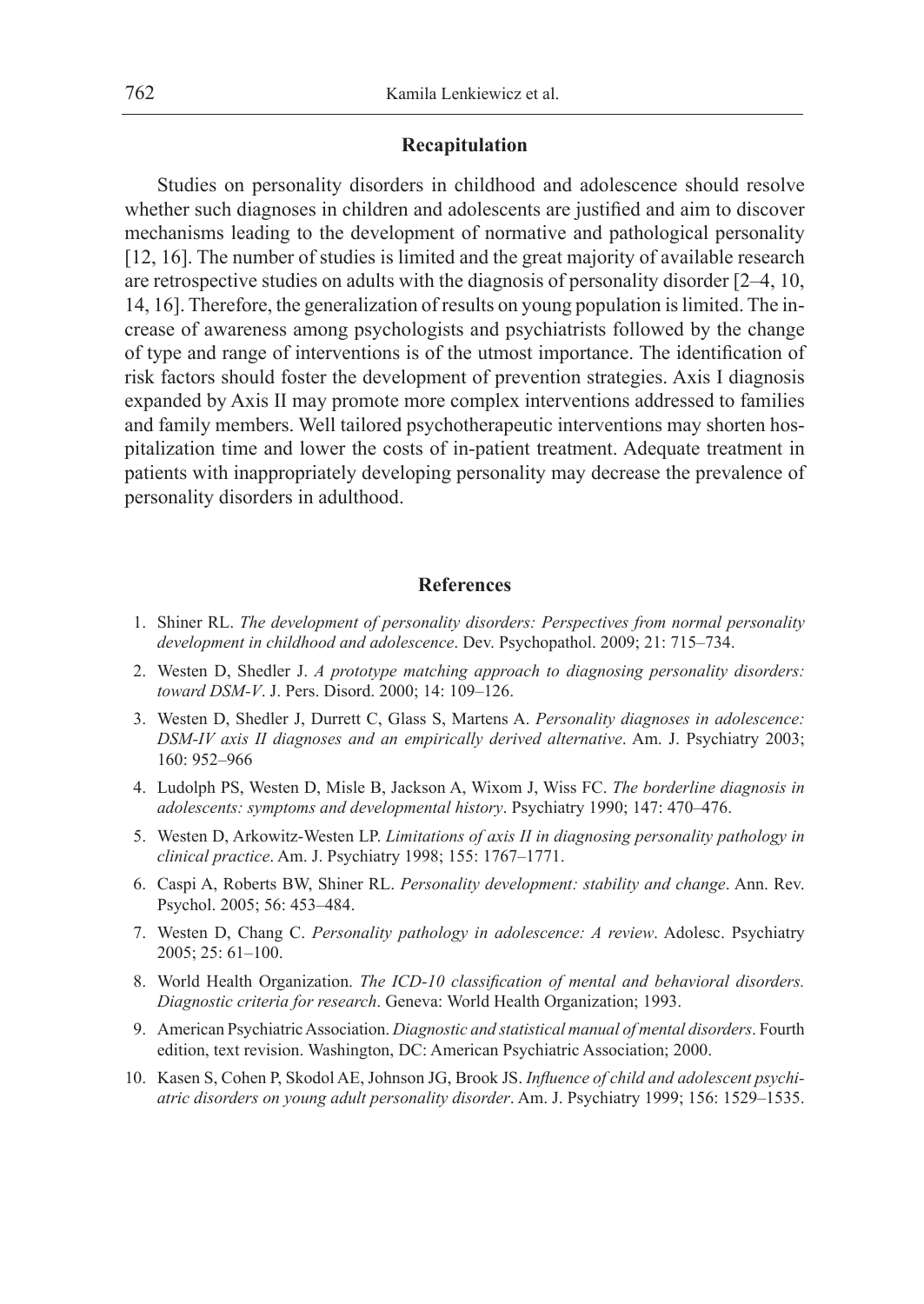- 11. Bernstein DP, Cohen P, Skodol A, Bezirganian S, Brook J. *Childhood antecedents of adolescent personality disorders*. Am. J. Psychiatry 1996; 153: 907–913.
- 12. Bornovalova MA, Hicks BM, Iacono WG, Mcgue M. *Stability, change and heritability of borderline personality disorder traits from adolescence to adulthood: A longitudinal twin study*. Dev. Psychopathol. 2009; 21: 1335–1353.
- 13. Widiger TA, De Clercq B, De Fruyt F. *Childhood antecedents of personality disorder: An alternative perspective*. Dev. Psychopathol. 2009; 21: 771–791.
- 14. Johnson JG, Cohen P, Kasen S, Skodol AE, Hamagami F, Brook JS. *Age-related change in personality disorder trait levels between early adolescence and adulthood: a community-based longitudinal investigation*. Acta Psychiatr. Scand. 2000; 102: 265–275.
- 15. Shiner RL, Allen TA. *Assessing personality disorders in adolescents: seven guiding principles*. Clin. Psychol. Sci. Pract. 2013; 20(4): 361–377.
- 16. Cohen P, Crawford TN, Johnson JG, Kasen S. *The children in the community study of developmental course of personality disorder*. J. Pers. Disord. 2005; 19: 466–486.
- 17. Clark LA. *Stability and change in personality disorder*. Curr. Direct. Psychol. Sci. 2009; 18: 27–31.
- 18. Calkins SD, Keane SP. *Developmental origins of early antisocial behaviour*. Dev. Psychopathol. 2009; 21: 1095–1109.
- 19. Bernstein DP, Cohen P, Velez CN, Schwab-Stone M, Siever LJ, Shinsato L. *Prevalence and stability of the DSM-III-R personality disorders in a community-based survey of adolescents*. Am. J. Psychiatry 1993; 150: 1237–1243.
- 20. Grilo CM, McGlashan TH, Quinlan DM, Walker ML, Greenfeld D, Edell WS. *Frequency of personality disorders in two age cohorts of psychiatric inpatients*. Am. J. Psychiatry 1998; 155: 140–142.
- 21. De Clercq B, Van Leeuwen K, Van Den Noortgate W, De Bolle M, De Fruyt F. *Childhood personality pathology: Dimensional stability and change*. Dev. Psychopathol. 2009; 21: 853–869.
- 22. *Diagnostic and statistical manual of mental disorders*. Fifth edition (DSM-5). Washington, DC: American Psychiatric Association; 2011.
- 23. Siuta J. *Inwentarz Osobowości NEO-PI-R. Podręcznik*. Warsaw: Psychological Test Laboratory; 2006.
- 24. Skodol AE. *Commentary: assessing personality disorder in adolescents from the perspective of DSM-5*. Clin. Psychol. Sci. Pract. 2014; 21(1): 84–90.
- 25. Widiger TA, De Clercq B, De Fruyt F. *Childhood antecedents of personality disorder: An alternative perspective*. Dev. Psychopathol. 2009; 21: 771–791.
- 26. Shiner RL. *The development of personality disorders: Perspectives from normal personality development in childhood and adolescence*. Dev. Psychopathol. 2009; 21: 715–734.
- 27. Shiner RL, DeYoung CG. *The structure of temperament and personality traits: A developmental perspective*. In: Zelazo PD. ed. *The Oxford handbook of developmental psychology*. New York: Oxford University Press; 2013. p. 113–141.
- 28. Petermann F, Remschmidt H. *Psychopathy in childhood and adolescence*. Fortschr. Neurol. Psychiatr. 2013; 81(12): 697–705.
- 29. Lofgren DP, Bemporad J, King J, Lindem K, O'Driscoll G. *A prospective follow-up study of so-called borderline children*. Am. J. Psychiatry 1991; 148: 1541–1547.